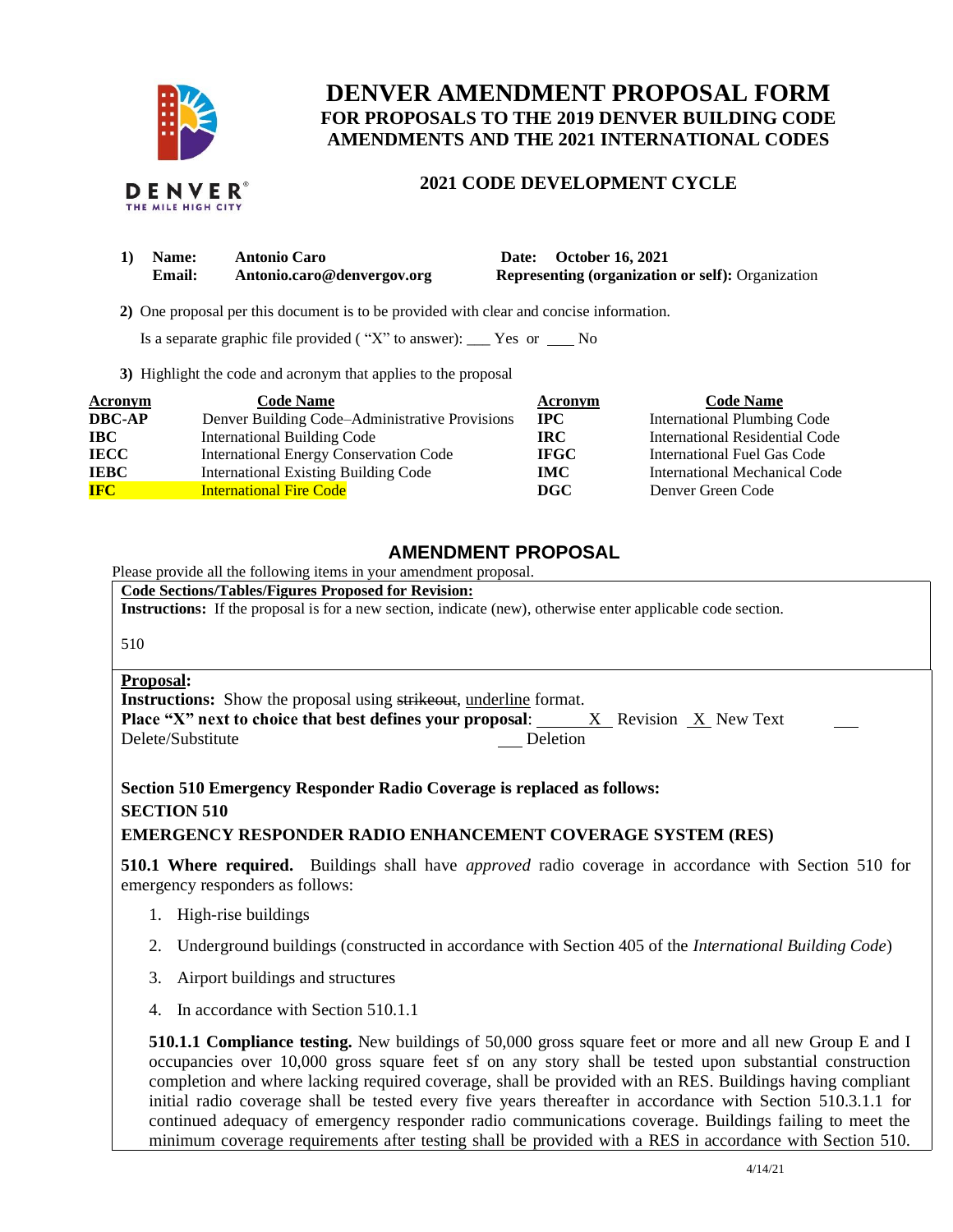Where it is determined by the *fire code official* the radio coverage system is not needed, written documentation of the adequacy of existing radio coverage shall be maintained on site.

**510.1.2 Emergency responder radio coverage in existing buildings.** For existing high-rise, underground buildings, I-1, I-2 and I-3 occupancies and airport buildings, when undergoing an upgrade to install a Mass Notification System (MNS) or complete fire alarm head-end equipment replacement, the building shall be tested to Section 510 for public safety radio coverage and where deficient, RES coverage shall be provided. Buildings with currently acceptable signal strength shall be retested at five-year intervals in accordance with Section 510.3.1.1 to ensure continued compliant radio coverage. Where it is determined by the *fire code official* the radio coverage system is not needed, written documentation of the adequacy of existing radio coverage shall be maintained on site.

**510.2 Emergency responder radio enhancement system coverage in buildings.** Buildings shall have *approved* radio coverage for emergency responders within the building based upon the existing coverage levels of the Department of Safety communication system at the exterior of the building. Systems shall be designed per Section 510 and NFPA 1221. Systems shall operate at the frequency of 806-816MHz and 851-861MHz. This section shall not require improvement of the existing Department of Safety communication system. Active components Bi-directional Amplifiers (BDA), Distributed Amplifier System (DAS) controller, UPS), of the RES system shall be installed in a room separated from the remainder of the building by a minimum 1-hour fireresistance rated fire barrier constructed in accordance with Section 707 of the *International Building Code* or a one-hour fire resistance rated horizontal assembly constructed in accordance with Section 711 of the *International Building Code* or both. The Emergency Responder Radio Enhancement Coverage system shall be a standalone system totally dedicated to public safety and no components of this system may be shared with any other radio or cell phone systems. Modification, alteration, repair or removal of any RES system or component is specifically prohibited without the approval of the *fire code official*.

**Exception:** Where it is determined by the *fire code official* that current radio coverage within the building is adequate, written documentation of the compliance of radio coverage shall be maintained on site. See Section 510.3.1 for testing requirements.

**510.2.1 Coverage Requirement.** The radio system control channel signal level shall exceed -100 dBm at 95 percent or more of the locations measured within each floor plate. Equivalently, the service area reliability shall be 95 percent or greater on each floor of the structure and parking areas. All designated areas of refuge, Fire Command Centers, stairwells, main building lobbies and elevator lobbies shall have 100 percent signal coverage of -100dBm or stronger. Inbound and outbound signals shall be sufficient to provide usable voice communications throughout the coverage areas and sufficient to provide not less than a Delivered Audio Quality (DAQ) of 3.0 or an equivalent Signal-to-Interference-Plus-Noise Ratio (SINR) applicable to the technology for either analog or digital signals.

**510.3 Radio systems.** The RES system shall meet the coverage requirements defined in this section, and comprise one of following; bi-directional amplifiers with radiating ("leaky coax") cable, a discrete distributed antenna system or other fire department *approved* equivalent technology. Radio communications systems shall only operate on the frequency range of 806-816MHz and 851-861MHz. All active electronic components in the RES system shall be powered by a dedicated uninterruptible power source (UPS) with a minimum backup time of 12 hours with all amplifiers at rated output. The UPS input circuit shall be a dedicated circuit and any cord and plug connection(s) shall be secured in an *approved* cabinet to prevent inadvertent disconnection. The circuit shall also be connected to the emergency generator where one is provided. The circuit shall be provided with a "lock-on" device. The RES system shall be maintained in an operative condition at all times.

# **Exceptions:**

- 1. In buildings provided with an emergency generator in accordance with Section 604, UPS minimum battery capacity shall be permitted to be 4 hours.
- 2. Where a legally required standby generator is installed in accordance with Section 604, and the UPS input circuit is automatically transferred to the generator source, UPS minimum battery capacity shall be permitted to be 4 hours.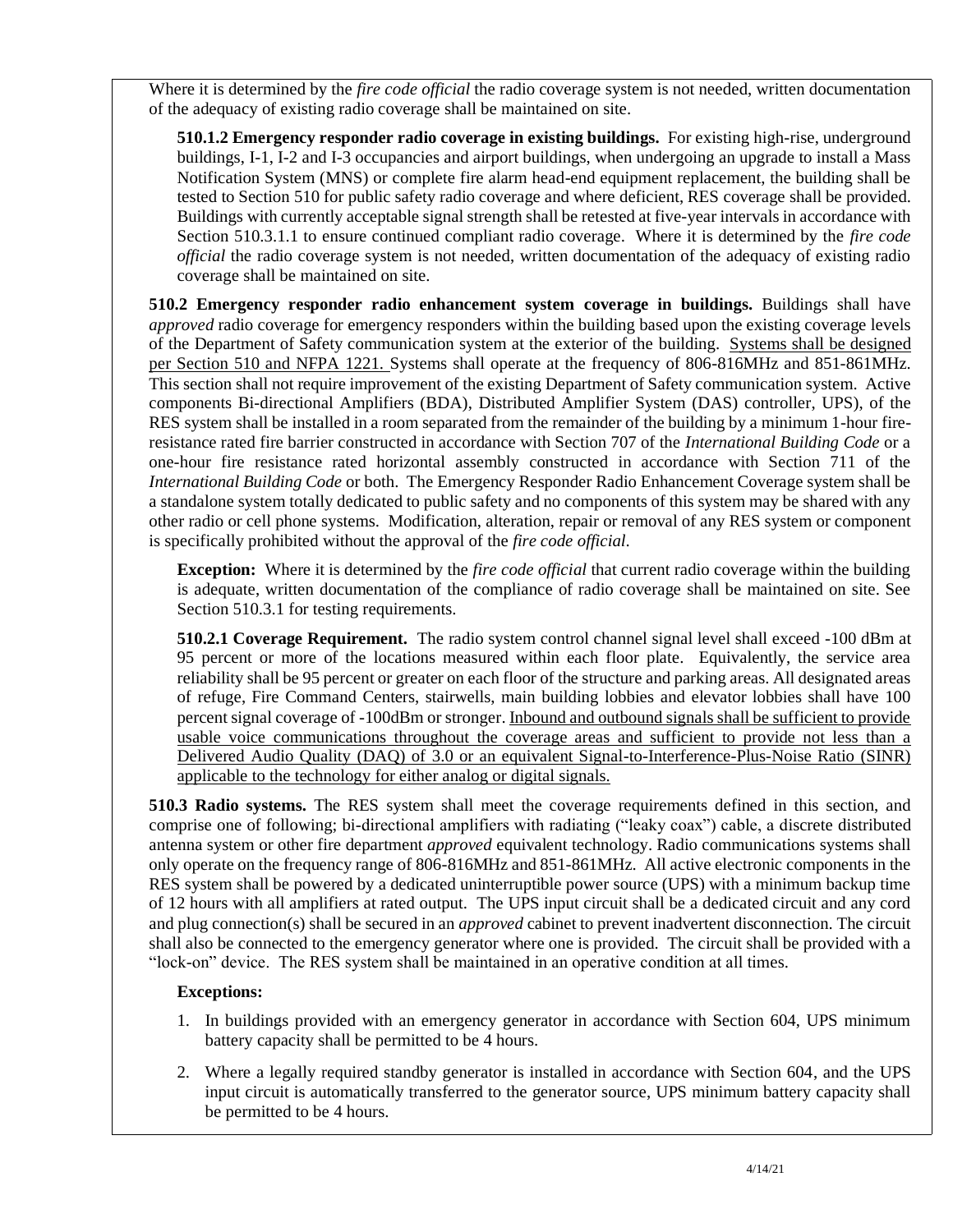**510.3.1 Requirements**. The system shall effectively operate throughout the structure in accordance with this section. Radio communication coverage is required throughout parking garages and all areas below grade. Acceptance of the installed communication system shall be based upon Fire Department approval of the acceptance test as described below. All RES equipment shall be FCC compliant including but not limited to FCC 47 CFR Part 90.219. Equipment shall be listed in accordance with UL 2524.

**510.3.1.1 Acceptance test.** Test procedures shall comply with DFD Policy 510-1. Measurement locations shall be uniformly distributed to the extent practical. There shall be at least 10 sampling measurements per 4,000 square feet (one per every 20-foot X 20-foot square) of gross building area. Adequate radio coverage shall be determined for the structure and parking areas separately. Elevators, stairways and enclosed areas within each grid must be included in the testing. Where grid points exhibit marginal RF signal levels, DFD personnel will perform a radio test to determine if intelligible transmissions can be made through the enhanced radio system to and from the individual grid point without the need for retransmission. If this test fails, communications will be considered inadequate at that grid location and that grid will have failed to meet the required signal level.

**510.3.1.2 Periodic testing.** RES shall be tested annually and at five-year intervals in accordance with DFD Policy 510-1. Additional testing may be required by the department where building modifications have the potential to degrade system performance. Denver Fire Department personnel shall have the right to enter onto the property at any reasonable time to conduct field testing to verify the required level of radio coverage.

**510.3.1.3 Failure detection.** RES equipment, including the RES amplifier and DAS controller if available, shall have failure detection circuitry which provides detection of mechanical, electrical and power failure of these components, as well as oscillation detection capability which will reduce the amplifier output to zero in the event of system oscillation. Detection of any failure output from an amplifier or main DAS controller, if provided, shall annunciate at the building fire alarm panel and result in a distinct local audible notification and transmission of a supervisory signal to the central monitoring station. RES system repairs shall be accomplished within 72 hours.

**510.3.1.4 Permits**. A construction permit is required prior to installation, or replacement, or expansion of any RES. Submittal and approval of shop drawings are required to obtain a permit. Permits shall only be issued to companies possessing a current Denver Electrical Signal or Electrical Contractors license and a valid Fire Department issued certificate. An annual Denver Fire Department permit for the RES shall be obtained and maintained current by the building owner. Alterations, modifications, repairs and required testing of RES shall require an operational permit issued by the department to the DFD licensed contractor performing the work.

**510.3.1.5 Information signs.** A legible sign stating **"THIS BUILDING IS EQUIPPED WITH A PUBLIC SAFETY RADIO REPEATER SYSTEM"** shall be conspicuously posted at the fire alarm panel. An additional sign stating, **"THIS BUILDING IS EQUIPPED WITH A PUBLIC SAFETY RADIO REPEATER SYSTEM-- DO NOT TAMPER WITH OR DISCONNECT,"** shall be located at each RES amplifier location. Signs shall be constructed of plastic or metal and shall be *approved* by the *fire code official*.

**510.3.1.6 Shop drawings.** Shop drawings, including RF grids, shall be submitted in accordance with Appendix O and *approved* prior to installation of any RES. Drawings shall be a deferred submittal in accordance with Section 133.5 of the *Administration of the Denver Building Code* and Section 105.7.10*.* Documents shall be of sufficient clarity and detail to fully describe the proposed installation and equipment. Handwritten notes or comments on drawings are not acceptable.

**510.3.1.7 System Monitoring.** The RES shall be monitored by a listed fire alarm control unit, or where approved by the *fire code official*, shall sound an audible signal at a constantly attended on-site location. Automatic supervisory signals shall include the following:

- 1. Loss of normal AC power supply.
- 2. System battery charger failure.
- 3. Malfunction of the donor antenna(s).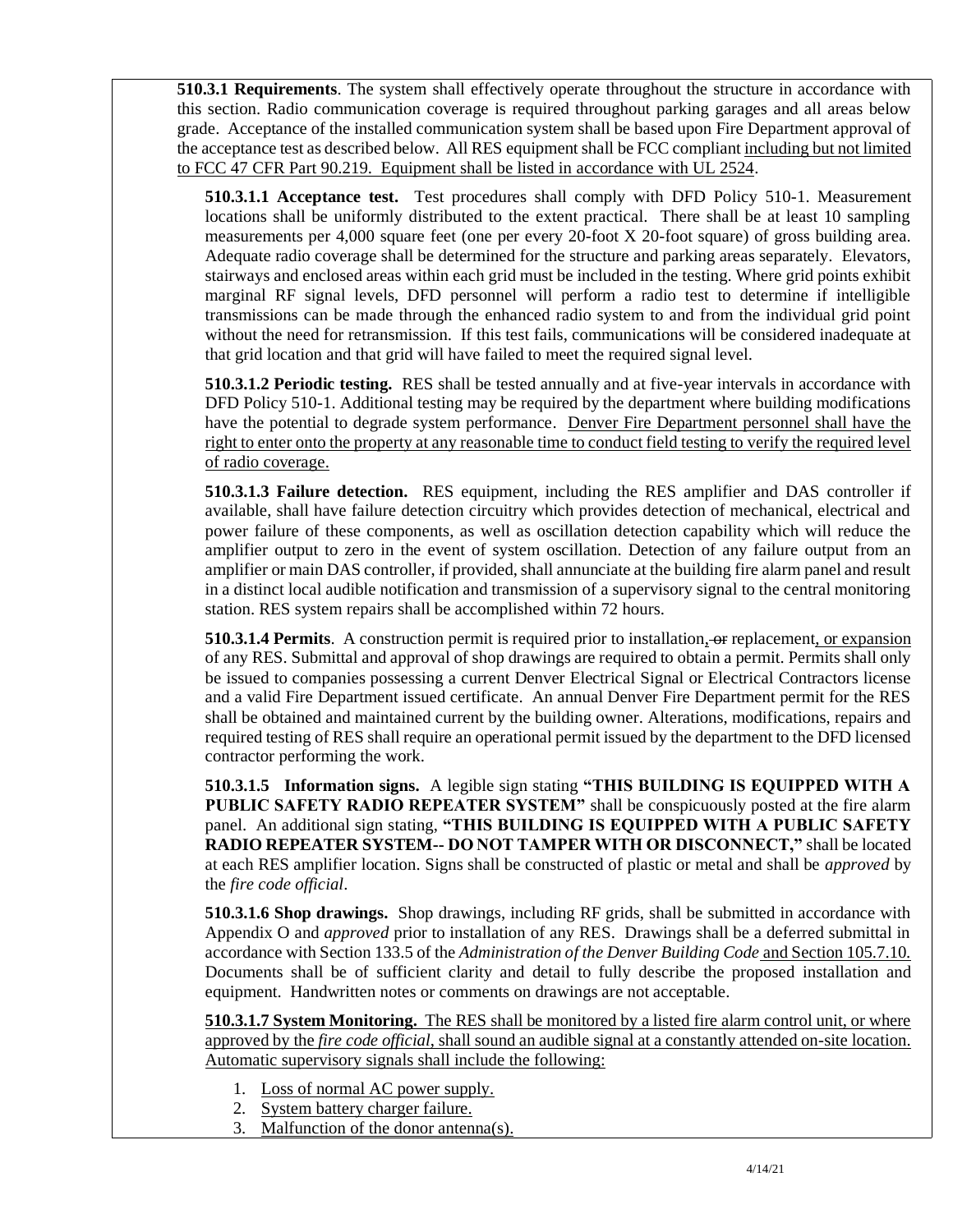- 4. Failure of active RF-emitting device(s).
- 5. Low-battery capacity at 70-percent reduction of operating capacity.
- 6. Failure of critical system components.
- 7. The communications link between the fire alarm system and the RES.
- 8. Oscillation of active RF-emitting device(s).

**510.3.1.8 RES antenna density.** Systems shall be engineered to minimize the near-far effect and shall include sufficient antenna density to address reduced gain conditions.

**Exception:** Systems where all portable devices within the same band use active power control features.

## **Supporting Information (Required):**

All proposals must include a written explanation and justification as to how they address physical, environmental, and/or customary characteristics that are specific to the City and County of Denver. The following questions must be answered for a proposal to be considered.

Purpose: What does your proposal achieve?

Original DFD requirements were established in 2009 & have been edited as the national code has evolved with RES systems. The above changes incorporate the latest changes and adapt to adopt the latest technologies and associated regulations.

Reason: Why is your proposal necessary?

To maintain pace with the national code.

Substantiation: Why is your proposal valid? (i.e. technical justification)

It merges DFD's traditional requirements and methods with the latest code language.

**Bibliography and Access to Materials** (as needed when substantiating material is associated with the amendment proposal):

**Other Regulations Proposed to be Affected**

**\*For proposals to delete content from the 2019 Denver Green Code in conjunction with adding it to other mandatory Denver codes and/or regulations, only.**

Please identify which other mandatory codes or regulations are suggested to be updated (if any) to accept relocated content.

**Referenced Standards:**

List any new referenced standards that are proposed to be referenced in the code.

#### **Impact:**

How will this proposal impact cost and restrictiveness of code? ("X" answer for each item below)

| Cost of construction: | x Increase | Decrease | No Impact |
|-----------------------|------------|----------|-----------|
| Cost of design:       | x Increase | Decrease | No Impact |
| Restrictiveness:      | Increase   | Decrease | No Impact |

### **Departmental Impact (City use only):**

This amendment proposal increases/decreases/is neutral to the cost of plans review. This amendment increases/decreases/is neutral to the cost of inspections.